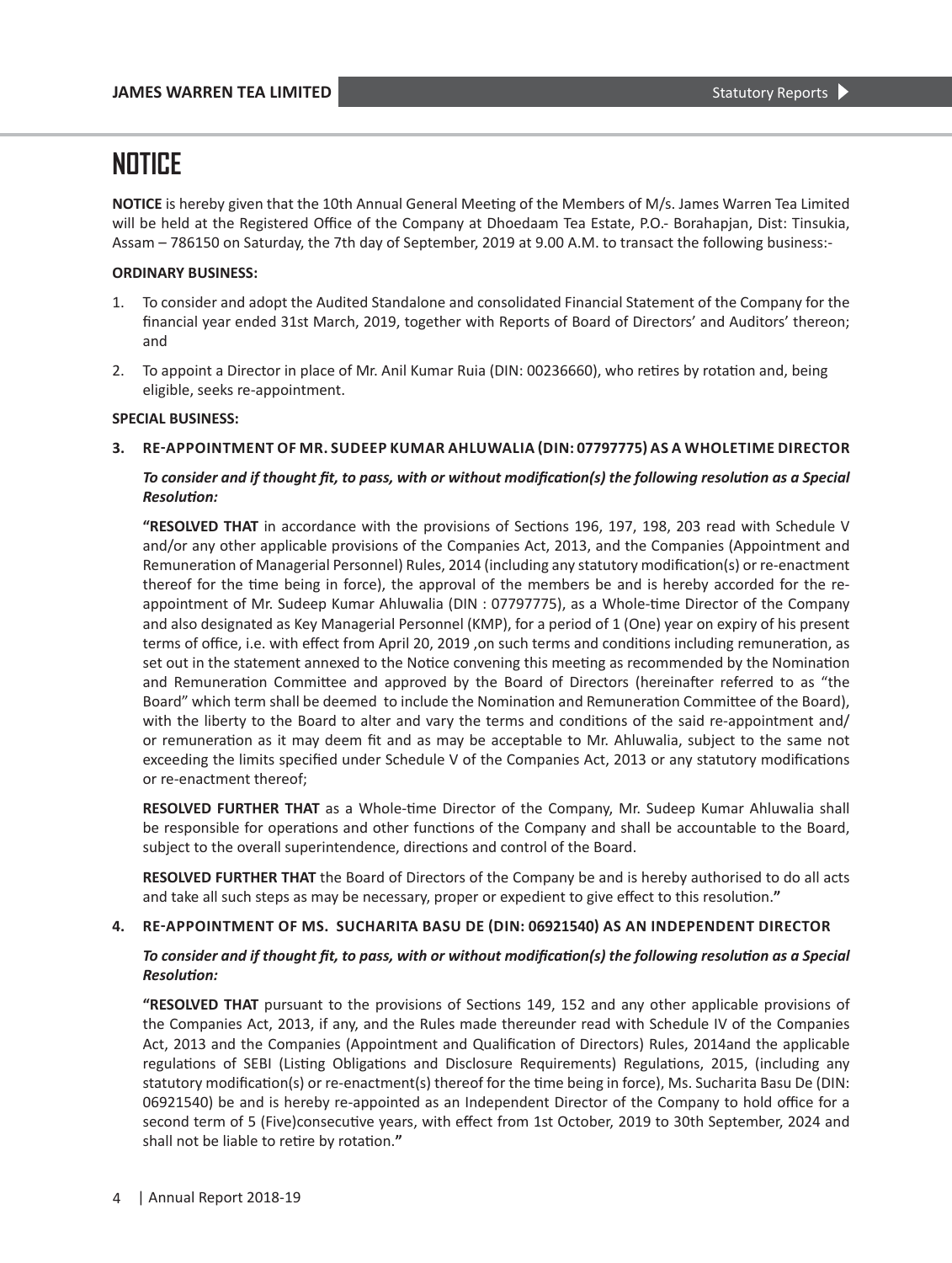**5. APPROVAL FOR THE APPOINTMENT OF MR. RAGHAV LALL (DIN: 05121368) AS AN INDEPENDENT DIRECTOR OF THE COMPANY**

## To consider and if thought fit, to pass, with or without modification(s) the following resolution as a Special *Resolution:*

**"RESOLVED THAT** pursuant to the provisions of Sections 149, 152 and any other applicable provisions of the Companies Act, 2013, if any, and the Rules made thereunder read with Schedule IV of the Companies Act, 2013 and the Companies (Appointment and Qualification of Directors) Rules, 2014 and the applicable regulations of SEBI (Listing Obligations and Disclosure Requirements) Regulations, 2015, (including any statutory modification(s) or re-enactment(s) thereof for the time being in force), Mr. Raghav Lall (DIN: 05121368) be and is hereby appointed as an Independent Director of the Company to hold office for a period of 5 (Five) consecutive years, with effect from 11th May, 2019 and shall not be liable to retire by rotation.**"**

**6. TO RATIFY THE REMUNERATION OF COST AUDITORS FOR THE FINANCIAL YEAR ENDING MARCH 31, 2020**

## *To Consider and if thought fit, to pass with or without modification(s) the following resolution as an Ordinary Resolution:*

**"RESOLVED THAT** pursuant to the provisions of Section 148 and all other applicable provisions, if any, of the Companies Act, 2013 read with the Companies (Audit and Auditors) Rules, 2014 (including any statutory modification(s) or re-enactment thereof, for the time being in force), the remuneration, as approved by the Board of Directors and set out in the Statement annexed to the Notice convening this Meeting, to be paid to the Cost Auditors appointed by the Board of Directors of the Company, to conduct the audit of the cost records of the Company for the financial year ending March 31, 2020, be and is hereby ratified.

**RESOLVED FURTHER THAT** the Board of Directors of the Company be and is hereby authorised to do all acts and take all such steps as may be necessary, proper or expedient to give effect to this resolution**."**

|                    | By Order of the Board of Directors |
|--------------------|------------------------------------|
|                    | For JAMES WARREN TEA LIMITED       |
|                    | $Sd$ -                             |
| Place: Kolkata     | <b>Gyanendra Singh</b>             |
| Date: May 11, 2019 | <b>Company Secretary</b>           |

### **Notes:**

- 1. The Statement pursuant to Section 102 (1) of the Companies Act, 2013 ("the Act"), with respect to the Special Business to be transacted at the Annual General Meeting is annexed hereto.
- 2. **A MEMBER ENTITLED TO ATTEND AND VOTE AT THE ANNUAL GENERAL MEETING IS ENTITLED TO APPOINT A PROXY TO ATTEND AND, TO VOTE IN THE MEETING INSTEAD OF HIMSELF / HERSELF, AND SUCH APROXY NEED NOT BE A MEMBER OF THE COMPANY.**
- 3. **A PERSON CAN ACT AS PROXY FOR ONLY 50 MEMBERS AND HOLDING IN AGGREGATE NOT MORE THAN 10 PERCENT OF THE TOTAL SHARE CAPITAL OF THE COMPANY CARRYING VOTING RIGHTS. A MEMBERS HOLDING MORE THAN 10 PERCENT OF THE TOTAL SHARE CAPITAL OF THE COMPANY CARRYING VOTING RIGHTS MAY APPOINT A SINGLE PERSON AS PROXY AND SUCH PERSON SHALL NOT ACT AS PROXY FOR ANY OTHER MEMBER.**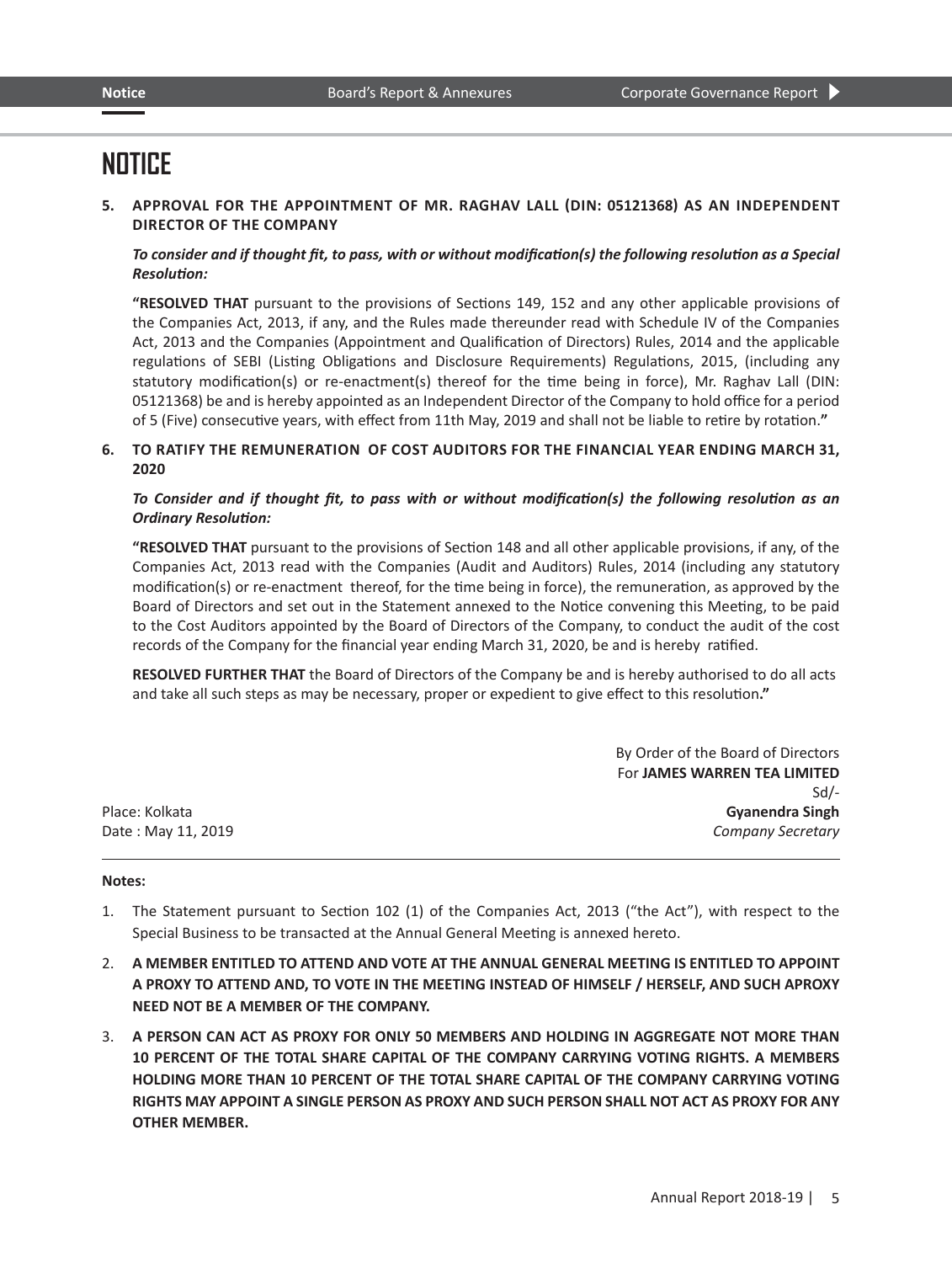- 4. **THE INSTRUMENT APPOINTING THE PROXY, IN ORDER TO BE VALID AND EFFECTIVE SHOULD BE DULY STAMPED, COMPLETED, SIGNED AND DELIVERED AT THE REGISTERED/CORPORATE OFFICE OF THE COMPANY NOT LATER THAN FORTY-EIGHT HOURS (48 HOURS) BEFORE THE COMMENCEMENT OF THE MEETING.THE PROXY FORM IS ATTACHED HEREWITH. PROXIES SUBMITTED ON BEHALF OF LIMITED COMPANIES, SOCIETIES ETC. MUST BE SUPPORTED BY APPROPRIATE RESOLUTION OR AUTHORITY AS APPLICABLE.**
- 5. Corporate members intending to send their authorized representatives to attend the Meeting are requested to send to the Company pursuant to the provision of Section 113 of the Companies Act, 2013, a duly certified true copy of the Board Resolution/ Power of Attorney authorizing their representative(s) to attend and vote on their behalf at the Meeting.
- 6. Members/proxies/authorized representatives are requested to bring the duly filled Attendance Slip enclosed herewith to attend the meeting.
- 7. The Proxy shall carry his/her/their Identity proof for attending the meeting to proof his/her/their credentials in terms of the Secretarial Standards.
- 8. In case of joint holders attending the Meeting, only such joint holder who is higher in the order of names will be entitled to vote.
- 9. The details of the Directors retiring by rotation/seeking appointment/re-appointment, as required in terms of applicable regulations of Securities & Exchange Board of India (Listing Obligations and Disclosure Requirements) Regulations, 2015 entered with the Stock Exchanges and Secretarial Standard 2 as issued by the Institute of Company Secretaries of India is annexed hereto and forms part of this Notice.
- 10. The notice of Annual General Meeting will be sent to the members, whose names appear in the register of members / depositories as at closing hours of business, on 9th August, 2019.
- 11. Investors who became members of the Company subsequent to the dispatch of the Notice / Email and holds the shares as on the cut-off date i.e. 30th August, 2019 are requested to send the duly signed written / email communication to the Company at investors@jameswarrentea.com and to the RTA at mdpldc@yahoo. comby mentioning their Folio No. / DP ID and Client ID to obtain the Login-ID and Password for e-voting.
- 12. The voting rights of shareholders shall be in proportion to their shares of the paid up equity share capital of the Company as on the cut-off date i.e. 30th August, 2019. A person who is not a member as on cut-off date should treat this notice for information purpose only.
- 13. The shareholders shall have one vote per equity share held by them as on the cut-off date of 30th August, 2019. The facility of e-voting would be provided once for every folio / client id, irrespective of the number of joint holders.
- 14. Members holding shares in physical form are advised to file nominations SH-13 (form as attached) in respect of their shareholding in the Company, if not already registered and to submit the same to the R&TA. The nomination form may also be downloaded from the Company's website: www.jameswarrentea.com.
- 15. Non-Resident Indian members are requested to inform RTA/respective DPs, immediately of:
	- (a) Change in their residential status on return to India for permanent settlement.
	- (b) Particulars of their bank account maintained in India with complete name, branch, account type, account number and address of the bank with pin code number, if not furnished earlier.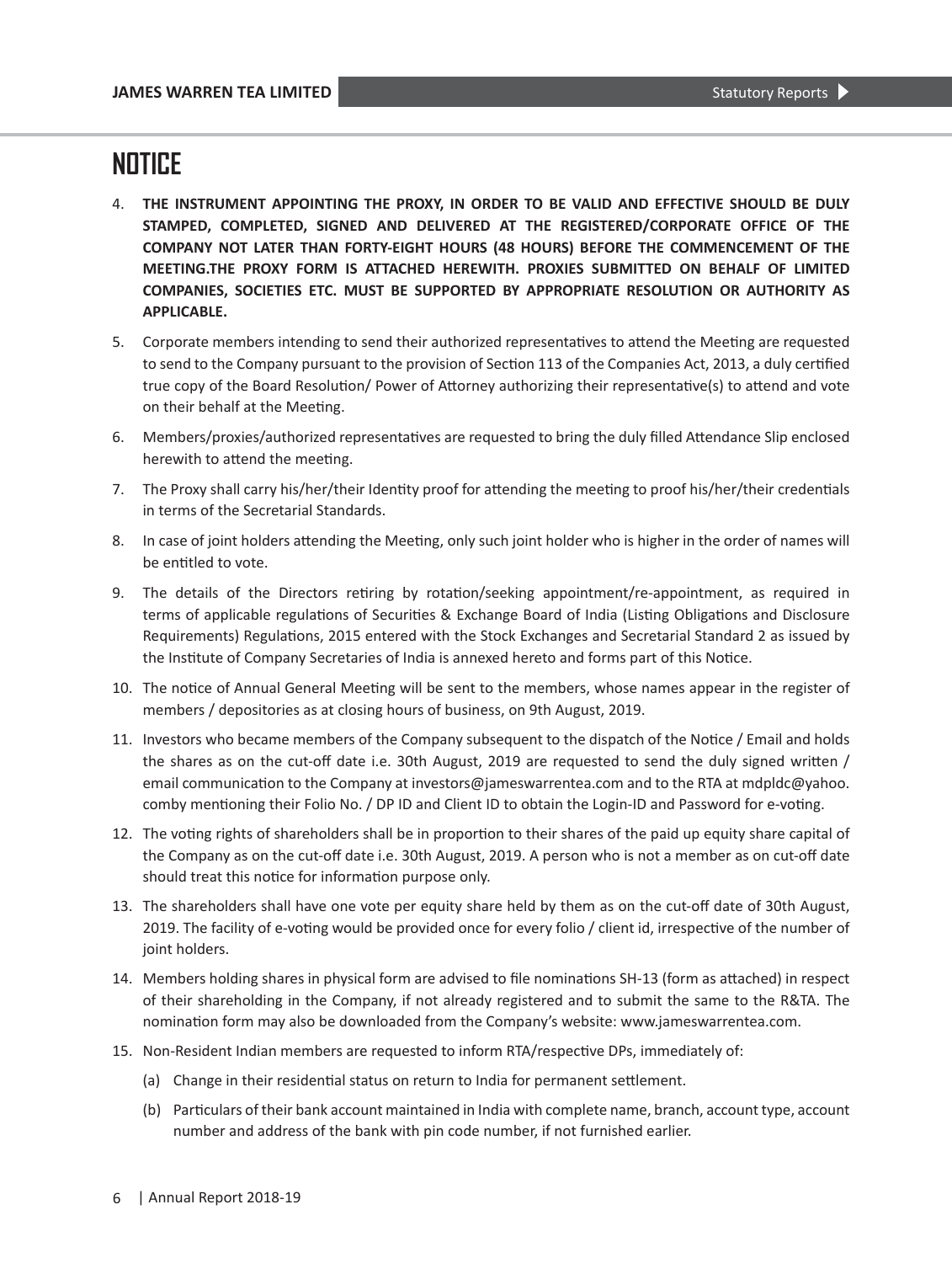- 16. The Register of Members and Share Transfer Books will remain closed from 31st August, 2019 to 7th September, 2019 (both days inclusive) for the purpose of this AGM.
- 17. Relevant documents referred to in this Notice are open for inspection by the members at the Registered Office and Corporate Office of the Company on all working days, except Saturdays, during business hours and also at the venue of the AGM in physical mode.
- 18. Members whose shareholding is in the electronic mode are requested to update address & bank account details to their respective Depository Participant(s) and the Members whose shareholding is in the physical mode are requested to provide the same to R&TA.
- 19. The Company is concerned about the environment and utilizes natural resources in a sustainable way. We request you to update your email address with your Depository Participant to enable us to send you the Quarterly Reports, Notices, Annual Reports including financial statements, Board Reports, etc. and any other communications via email. All the shareholders holding shares in physical mode who have not registered their e-mail addresses so far are requested to register their e-mail address to the RTA / Company for receiving all aforesaid communication from the Company, electronically.
- 20. The Notice of the 10th AGM, along with the Annual Report, Attendance Slip and Proxy Form along with the process, instructions and the manner of conducting e-voting are being sent by electronic mode only to all those members whose email addresses are registered with the Company / Depository Participant(s) for communication purposes unless any member has requested for a hard copy of the same. For members who have not registered their email addresses, physical copies of the Annual Report for 2018-19 are being sent in the permitted mode. The documents referred to above, if any, are also available on the Company's website: www.jameswarrentea.com
- 21. As an austerity measure copies of the Annual Report will not be distributed at the meeting. Members are requested to bring their copy of Annual report to the Meeting.
- 22. The Securities and Exchange Board of India (SEBI) has mandated the submission of the Permanent Account Number (PAN) by every participant in the securities market. Members holding shares in electronic form are, therefore, requested to submit their PAN to their respective Depository Participant(s) and Members holding shares in physical form are requested to submit their PAN details to the Company/R&TA.

### **23. Voting Through Electronic Means**

- **I.** As per Section 108 of the Companies Act, 2013 read with Rule 20 of the Companies (Management and Administration) Rules, 2014, as amended and Regulation 44 of the SEBI (Listing Obligations and Disclosures Requirements) Regulations, 2015,the items of business set out in the attached Notice may be transacted also through electronic voting system as an alternative mode of voting. The Company is providing the facility of casting vote through the electronic voting system ("remote e-voting") under an arrangement with The Central Depository Services (India) Limited ("CDSL") as specified more particularly in the instruction hereunder provided that once the vote on a Resolution is casted through e-voting, a Member shall not be allowed to change it subsequently.
- **II.** Similarly, Members opting to vote physically can do the same by remaining present at the meeting and should not exercise the option for e-voting. However, in case Members cast their vote exercising both the options, i.e. physically and e-voting, then votes casted through e-voting shall only be taken into consideration and treated valid whereas votes casted physically at the meeting shall be treated as invalid.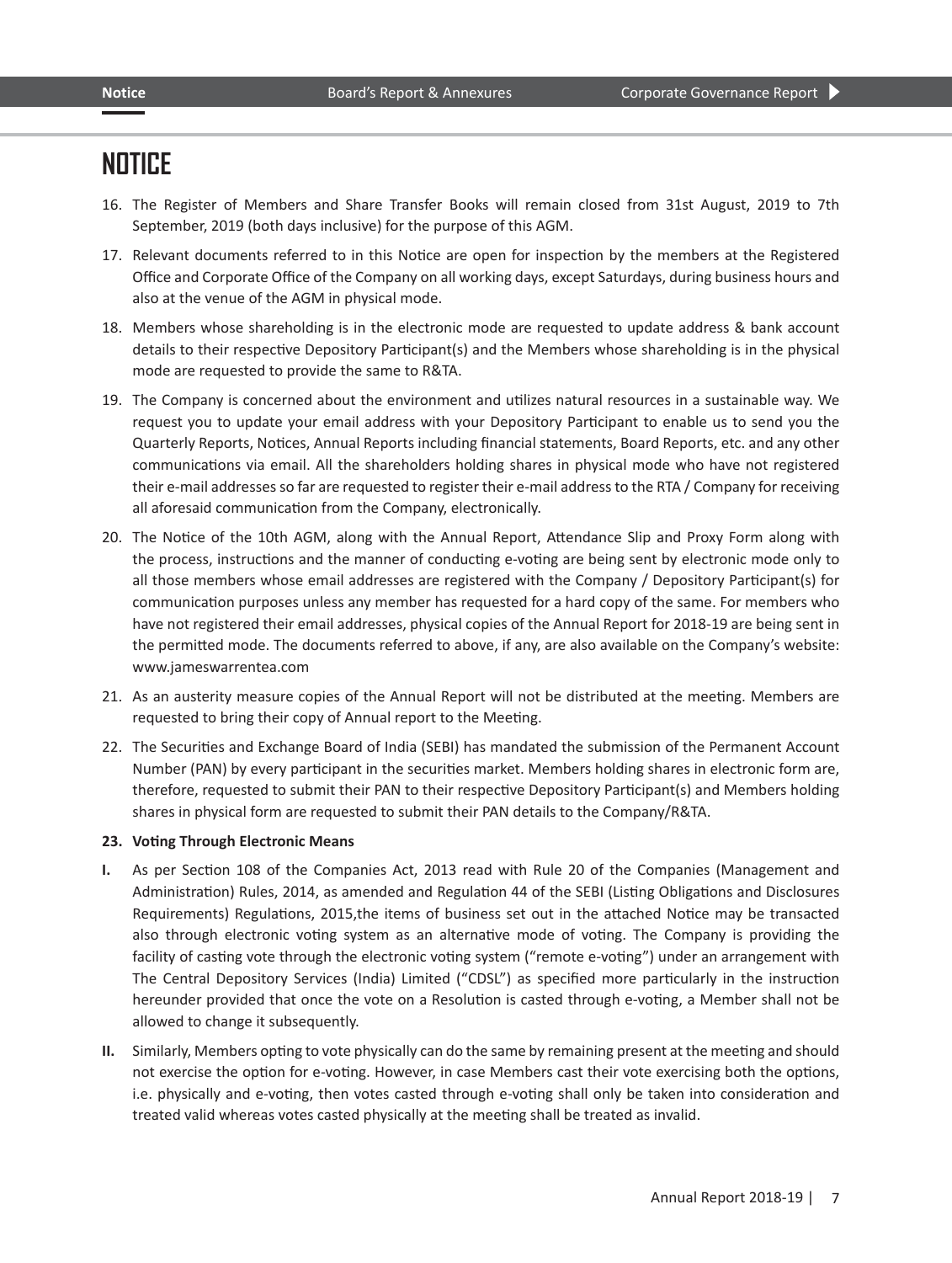### **III. The instructions for shareholders voting electronically are as under:**

- (i) The voting through electronic means will commence on Wednesday, the 4th day of September, 2019 at 10.00. a.m. (IST) and will end on Friday, the 6th day of September, 2019 at 5.00 p.m.(IST). The Members will not be able to cast their vote electronically beyond the date and time mentioned above and the e-Voting module shall be disabled by CDSL for voting thereafter. The Shareholders as on the cut-off date 30th August, 2019 may cast their vote.
- (ii) Shareholders who have already voted prior to the meeting date (by remote e-voting) shall not be entitled to vote at the meeting venue**.**
- (iii) Log on to the e-voting website www.evotingindia.com during the voting period.
- (iv) Click on "Shareholders" tab.
- (v) After that enter your user ID;

For CDSL: 16 digits beneficiary ID;

For NSDL; 8 Character DP ID followed by 8 Digits Client ID; and

Members holding shares in Physical Form should enter Folio Number registered with the Company.

- (vi) Next enter the image verification as displayed and click Login.
- (vii) If you are holding shares in demat form and had logged on to www.evotingindia.com and voted on an earlier voting of any Company, then your existing password is to be used.
- (viii) If you are a first time user follow the steps given below:

|                          | For Members holding shares in Demat Form and Physical Form                                                                                                                                                                                                                                                                                                                                                     |  |  |
|--------------------------|----------------------------------------------------------------------------------------------------------------------------------------------------------------------------------------------------------------------------------------------------------------------------------------------------------------------------------------------------------------------------------------------------------------|--|--|
| PAN                      | Enter your 10 digit alpha-numeric *PAN issued by Income Tax Department (Applicable for<br>both demat shareholders as well as physical shareholders)<br>Members who have not updated their PAN with the Company/Depository Participant<br>are requested to use the first two letters of their name and the 8 digits of the sequence<br>number in the PAN field.                                                 |  |  |
|                          | In case the sequence number is less than 8 digits enter the applicable number of O's before<br>the number after the first two characters of the name in CAPITAL letters. Eg. If your name<br>is Ramesh Kumar with sequence number 1 then enter RA00000001 in the PAN field.                                                                                                                                    |  |  |
| Date of<br>Birth (DOB)   | Enter the Date of Birth as recorded in your demat account with the depository or in the<br>Company records for your folio in dd/mm/yyyy format.                                                                                                                                                                                                                                                                |  |  |
| Dividend<br>Bank Details | Enter the Bank Account Number as recorded in your demat account with the depository or in<br>the Company records for your folio.<br>Please Enter the DOB or Bank Account Number in order to Login.<br>If both the details are not recorded with the depository or Company then please enter<br>the member-ID / Folio Number in the Bank Account Number details field as mentioned in<br>above instruction (v). |  |  |

- (ix) After entering these details appropriately, click on "SUBMIT" tab.
- (x) Members holding shares in physical form will then directly reach the Company selection screen. However, members holding shares in demat form will now reach 'Password Creation' menu wherein they are required to mandatorily enter their login password in the new password field. Kindly note that this password is to be also used by the demat holders for voting for resolutions of any other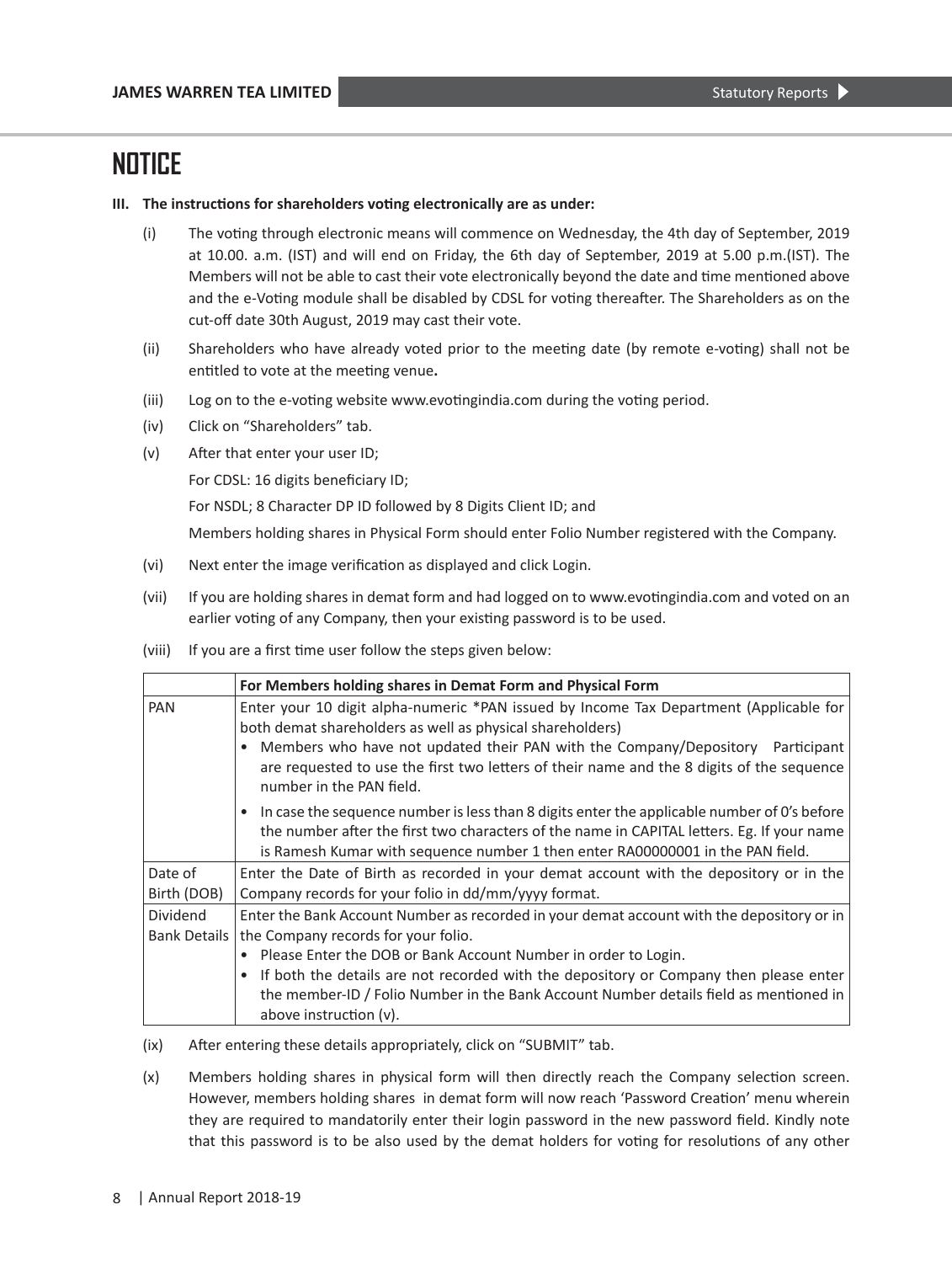Company on which they are eligible to vote, provided that Company opts for e-voting through CDSL platform. It is strongly recommended not to share your password with any other person and take utmost care to keep your password confidential.

- (xi) For Members holding shares in physical form, the details can be used only for e-voting on the resolutions contained in this Notice.
- (xii) Click on the EVSN for the relevant **<JAMES WARREN TEA LIMITED>** on which you choose to vote.
- (xiii) On the voting page, you will see "RESOLUTION DESCRIPTION" and against the same the option "YES/ NO" for voting. Select the option YES or NO as desired. The option YES implies that you assent to the Resolution and option NO implies that youdissent to the Resolution.
- (xiv) Click on the "RESOLUTIONS FILE LINK" if you wish to view the entire Resolution details.
- (xv) After selecting the resolution you have decided to vote on, click on "SUBMIT". A confirmation box will be displayed. If you wish to confirm your vote, click on "OK", else to change your vote, click on "CANCEL" and accordingly modify your vote.
- (xvi) Once you "CONFIRM" your vote on the resolution, you will not be allowed to modify your vote.
- (xvii) You can also take out print of the voting done by you by clicking on "Click here to print" option on the Voting page.
- (xviii) If Demat account holder has forgotten the login password then Enter the User ID and the image verification code and click on Forgot Password & enter the details as prompted by the system.
- (xix) **Note for Institutional Shareholders and Custodians.**
	- Non-Individual shareholders (i.e. other than Individuals, HUF, NRI etc.) and Custodian are required to log on to https://www.evotingindia.com and register themselves as Corporates.
	- A scanned copy of the Registration Form bearing the stamp and sign of the entity should be emailed to helpdesk.evoting@cdslindia.com.
	- After receiving the login details they have to create a compliance user using the admin login and password. The Compliance user would be able to link the account(s) for which they wish to vote on.
	- The list of accounts linked in the login should be mailed to helpdesk.evoting@cdslindia.com and on approval of the accounts they would be able to cast their vote.
	- A scanned copy of the Board Resolution and Power of Attorney (POA) which they have issued in favour of the Custodian, if any, should be uploaded in PDF format in the system for the scrutinizer to verify the same.
- (xx) In case you have any queries or issues regarding e-voting, you may refer the Frequently Asked Questions ("FAQs") and e-voting manual available at www.evotingindia.com under help section or write an email to helpdesk.evoting@cdslindia.com or contact them at 1800 200 5533.
- (xxi) Shareholders can also cast their vote using CDSL's mobile app m-Voting available for android based mobiles. The m-Voting app can be downloaded from Google Play Store. iPhone and Windows phone users can download the app from the App Store and the Windows Phone Store respectively. Please follow the instructions as prompted by the mobile app while voting on your mobile.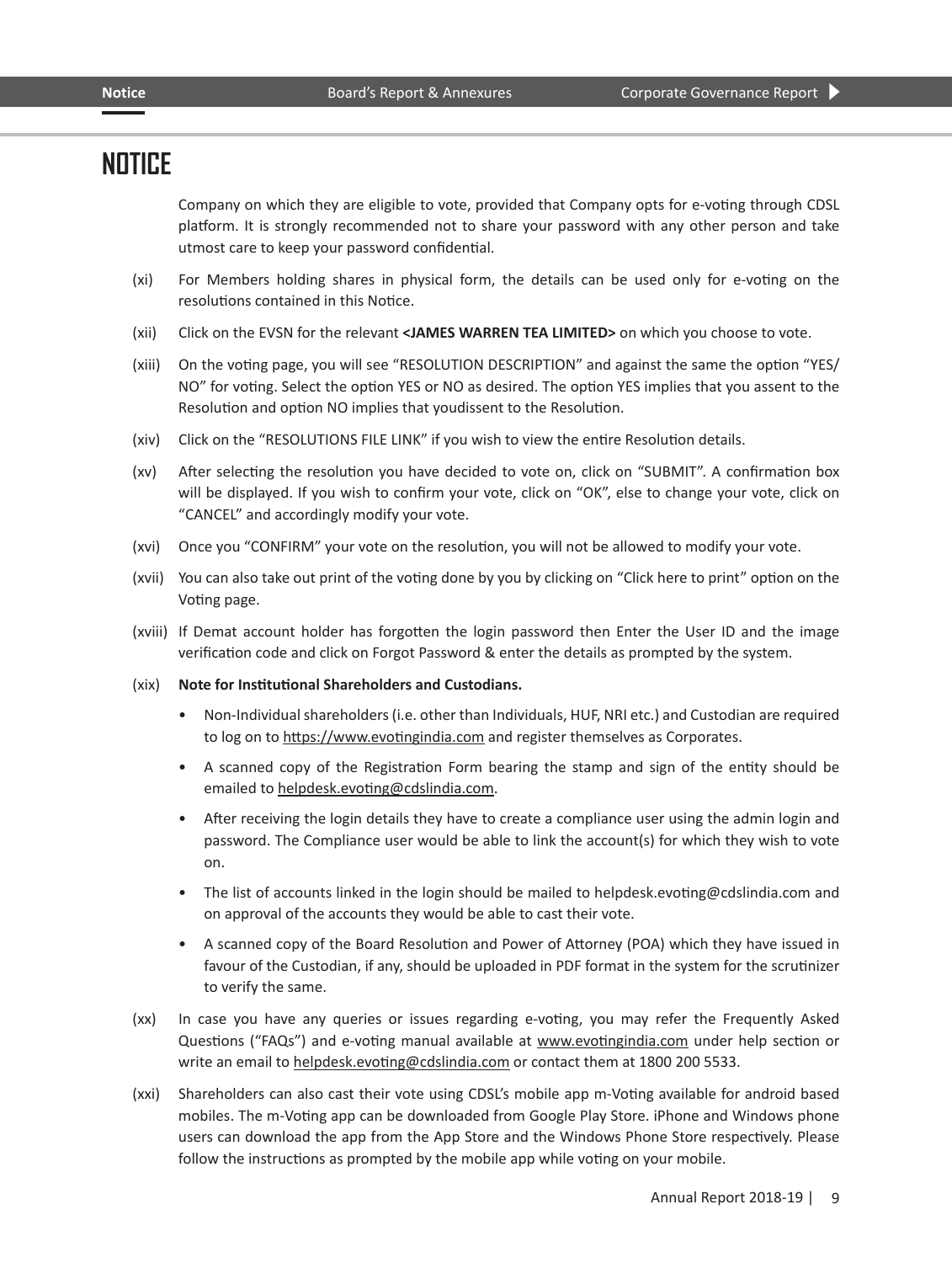- 24. Institutional Members / Bodies Corporate (i.e. other than individuals, HUF, NRI etc.) are required to send scanned copy (PDF/JPG Format) of the relevant Board Resolution / Authority letter etc. together with attested specimen signature of the duly authorized signatory(ies) who are authorized to vote through e-mail at santibrewalla@gmail.com with a copy mark to helpdesk.evoting@cdslindia.com and the same may also be send to the Scrutinizer in physical mode also on or before 6th day of September, 2019 up to 5.00 p.m. without which the vote shall not be treated as valid.
- 25. The facility for voting either through ballot or polling paper shall also be made available at the meeting and members attending the meeting who have not casted their vote by remote e-voting shall be able to exercise their right at the meeting.
- 26. However, in case the members who have casted their votes by e-voting prior to the meeting may also attend the meeting but shall not be entitled to cast their votes again.
- 27. Mr. Santosh Kumar Tibrewalla, Practising Company Secretary has been appointed as the Scrutinizer to scrutinize the e-voting process in a fair and transparent manner. The Scrutinizer shall not later than 3(three) days of conclusion of the meeting make a consolidated scrutinizer's Report (which includes remote e-voting and voting as may be permitted at the venue of the AGM by means of ballot paper/poll) of the total votes cast in favour or against, if any, to the Chairman or a person authorised by him in writing who shall countersign the same and declare the results of the voting forthwith.
- 28. Subject to casting of requisite number of votes in favour of the resolution(s), it shall be deemed to be passed on the date of Annual General Meeting of the Company.
- 29. The results declared along with the Scrutinizer's Report shall be placed on the Company's website www. jameswarrentea.com and on the website of CDSL immediately after declaration of results of passing of the resolution at the Annual General Meeting of the Company and the same shall also be communicated to BSE Limited and The Calcutta Stock Exchange Limited, where the shares of the Company are listed.
- 26. Route-map to the venue of the AGM is annexed for the convenience of the members.

## **EXPLANATORY STATEMENT PURSUANT TO SECTION 102(1) OF THE COMPANIES ACT, 2013**

### **(Annexure as referred to in the notes of the notice)**

## **The following Statement sets out all material facts relating to the Special Business mentioned in the Notice: Item No. 3**

The present terms of appointment of Mr. Sudeep Kumar Ahluwalia (DIN: 07797775) as a Whole Time Director have expired on April 20, 2019. The Nomination & Remuneration Committee at its meeting held on 8th February, 2019 had recommended his re-appointment for a further period of 1 (one) year with effect from April 21, 2019 and the same was approved by the Board of Directors in its meeting held on May 11, 2019 subject to the approval of members in the ensuing Annual General Meeting of the Company. The remuneration, perquisites payable to Mr. Sudeep Kumar Ahluwalia and other terms & conditions as recommended by the Nomination and Remuneration Committee, subject to provisions of section 197 and Schedule V of the Companies Act, 2013 are as follows :-

- I. Basic Salary:  $\overline{z}$  71,500/-per month.
- II. Special/Composite Allowance of  $\bar{z}$  35,500/- per month with such revisions as may be determined by the Nomination & Remuneration Committee from time to time subject to overall ceiling laid down in the Companies Act.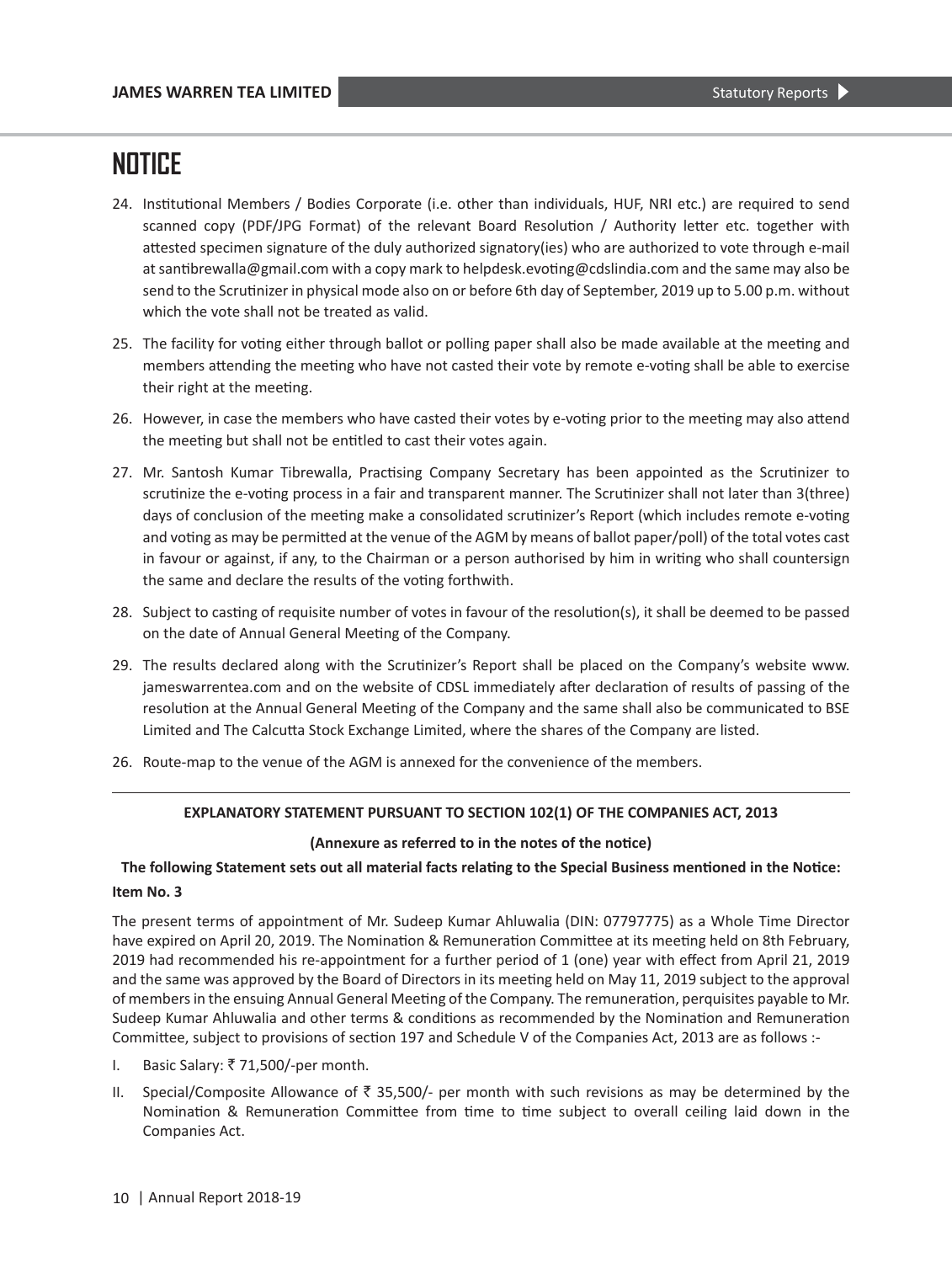- III. Transport Allowance of  $\bar{z}$  35,500/- per month.
- IV. Perquisites, Amenities and Incentives :
	- a. Medical Benefits:
		- The medical and hospital facilities provided by the Company are available to the extent of one month's basic salary per year and will be subject to the Rules of the Company applicable to the senior management executives.
		- The Company will also subscribe to a Medical Insurance plan on his behalf. Rent Free Accommodation including electricity, furniture, maintenance charges and domestic staffs will be provided in line with the policy of the Company.
	- b. Leave Travel Allowance provided by the Company are available to the extent of one month's basic salary per year.
	- c. Telephone Expenses will also be reimbursed on actual basis as per the rules of the Company. Personal long distance call will be billed upon the Director.
	- d. A Fixed Incentive equivalent to 1 months' basic Salary per annum.
	- e. A Performance Incentive of upto 1 months' basic salary per annum may be awarded based on the performance.
	- f. Retirement benefits :
		- Contribution to Provident Fund as applicable to other employees.
		- Gratuity in accordance with the Gratuity Fund Rules, payable as per the Payment of Gratuity Act, 1972.
	- g. Other benefits, amenities and facilities as per Company's Rules
	- h. Subject to overall ceiling on remuneration mentioned hereinabove, Mr. Sudeep Kumar Ahluwalia may be given any other allowances, benefits and perquisites as the Board may from time to time decide on recommendation of Nomination and Remuneration Committee.
	- i. Perquisites shall be evaluated as per the Income Tax Act, 1961 and Rules made thereunder wherever applicable, and in the absence of any such Rules, perquisites shall be evaluated at cost.
	- j. Either party is entitled to terminate the aforesaid appointment by giving 3 (three) months' notice in writing to other party. However, on mutual agreement the duration of the notice period may be reduced or waived.

Mr. Sudeep Kumar Ahluwalia shall not be liable to retire by rotation unless any of the provisions of the Act requires his retirement by rotation during his tenure as a Whole-time Director.

Mr. Sudeep Kumar Ahluwalia, is an alumnus of St. Edmunds College, Shilong. He has rich experience of 35 years in the Tea Industry. He had been entrusted with the charge of our Dhoedaam Tea Estate and also assists our Visiting Agent on operational and administrative matters. Mr. Ahluwalia has held the position of the Vice Chairman of the ABITA Doomdooma circle and was also President of the Thakurbari Planter's Club.

Mr. Ahluwalia does not hold any equity shares of the Company in his own name.

Besides, as per the provision of section 197(3) and Part II of Schedule V of the Companies Act, 2013 where in any financial year during the currency of tenure of a managerial persons, a Company has no profit or its profit are inadequate the appointment of a person as managerial personnel is to be approved by the members by passing ordinary/special resolution.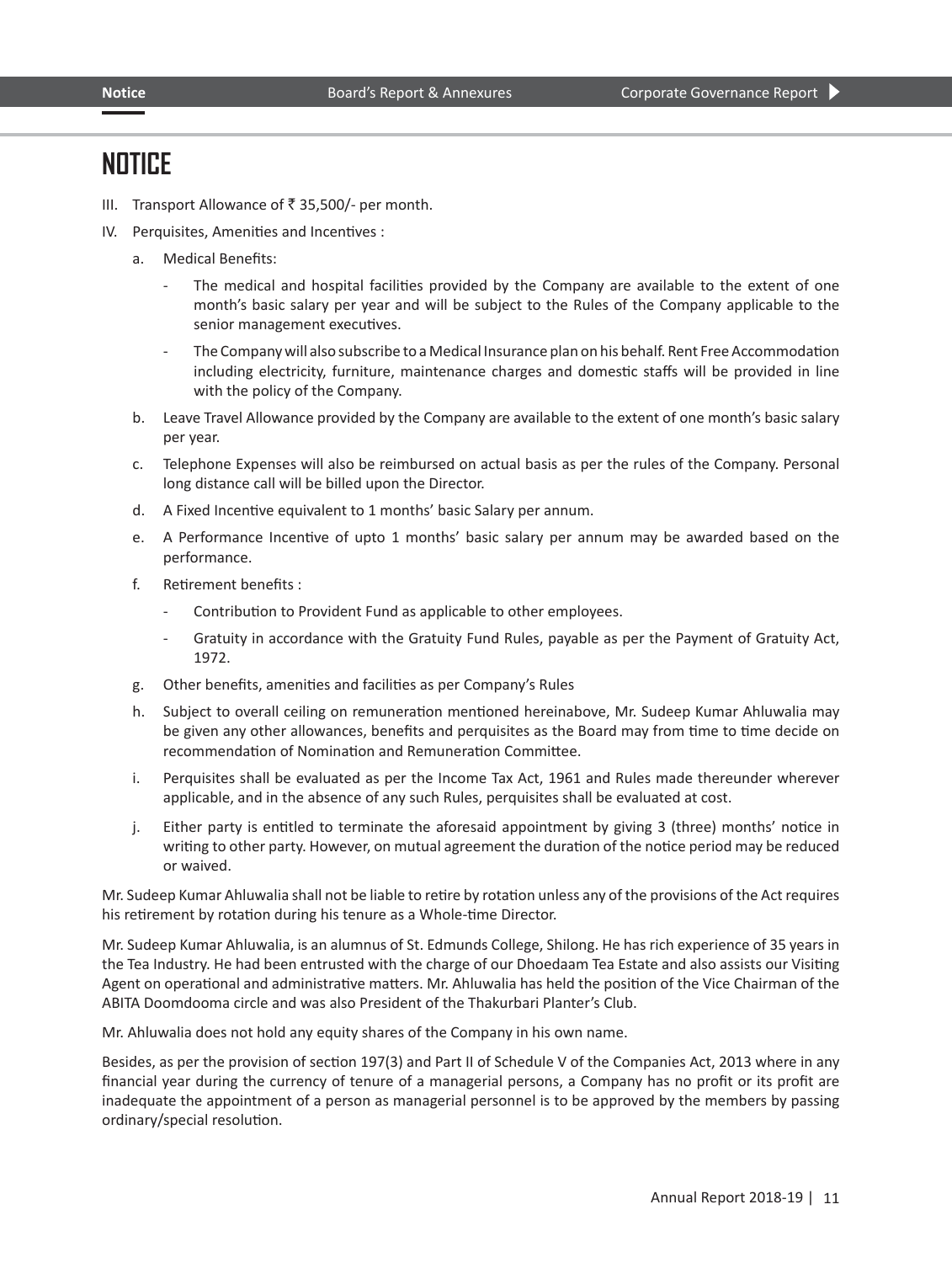A Statement as per Schedule V (third proviso of Section II of Part II) in respect of appointment of Mr. Sudeep Kumar Ahluwalia as a Whole time Director of the Company is annexed hereto which forms part this explanatory statement.

Mr. Ahluwalia is responsible for operation and other functions of the Company. The Board felt that his association with the Company for managing the affairs of the Company would definitely contribute in the performance of the Company and accordingly proposed for his re-appointment.

Except Mr. Ahluwalia, none of the Directors or any Key Managerial Personnel or their relatives is in any way, financially or otherwise, directly or indirectly, concerned or interested in the aforesaid resolution.

The Board recommends the resolution as set forth in Item no. 3 for the approval of the members of the Company.

The letter of Appointment issued to Mr. Sudeep Kumar Ahluwalia setting out the terms of his re-appointment is open for inspection at the Registered Office and Corporate Office of the Company by any members during business hours on all working days except Saturday and also at the venue of the Annual General Meeting in physical mode.

### **Item No. 4**

Ms. Sucharita Basu De (DIN: 06921540) was appointed as Independent Directors of the Company with effect from 1st October, 2014 and would hold office till 30th September, 2019 pursuant to the Companies Act, 2013 and Listing Agreement.

As per Section 149(10) of the Companies Act, 2013, an Independent Director shall hold office of the Directors of the Company for a term upto 5 (five) consecutive years and can be re-appointed on the Board of Directors of the Company by passing a special resolution for another term of 5 (five) consecutive years. Hence, based on her skills, experience, knowledge and report of her performance evaluation, it is proposed to re-appoint Ms. Sucharita Basu De for a further period of 5(five) consecutive years from 1st October, 2019 to 30th September, 2024.

Ms. Sucharita Basu De is a practicing advocate in Kolkata at Aquilaw. She has extensive work experience in commercial and corporate agreements, joint venture and financing transactions, real estate, trust laws and litigation and has led and been involved in numerous transactions involving the above. She advises a range of large Indian and multinational clients in various business sectors including infrastructure, real estate, power, carbon credit, finance, banking, telecom, automobile, engineering, steel, cement, agriculture and agri‐products, software and information technology, retail, services, etc.

Further the Company has received requisite consent and declaration from her stating her intention to continue as an Independent Director of the Company and that she fulfils the criteria of independence as provided in section 149 and Rules made thereunder, SEBI (LODR) Regulations, 2015 and is independent of the management.

Ms. Sucharita Basu does not hold any equity shares of the Company.

The Board, based on the performance evaluation report of Nomination and Remuneration Committee and the performance evaluation report of the Board itself, considers that her association would be of immense benefit to the Company as it has been beneficial in the past and it is desirable to avail services of Ms. Sucharita Basu De as an Independent Director and accordingly recommends the resolution as set forth in Item no. 4 for the approval of the shareholders of the Company.

Summary of Performance evaluation report :( As per SS 2 – para 1.2.5)

Ms. Sucharita Basu fulfils the criteria of performance evaluation laid down by the Nomination & remuneration Committee in respect of Qualification, Experience, Knowledge & Competency, Fulfillment of functions, Ability to function as a team, Initiative, Availability and attendance, Commitment, Contribution, Integrity, Independence, Independent views and judgement, etc.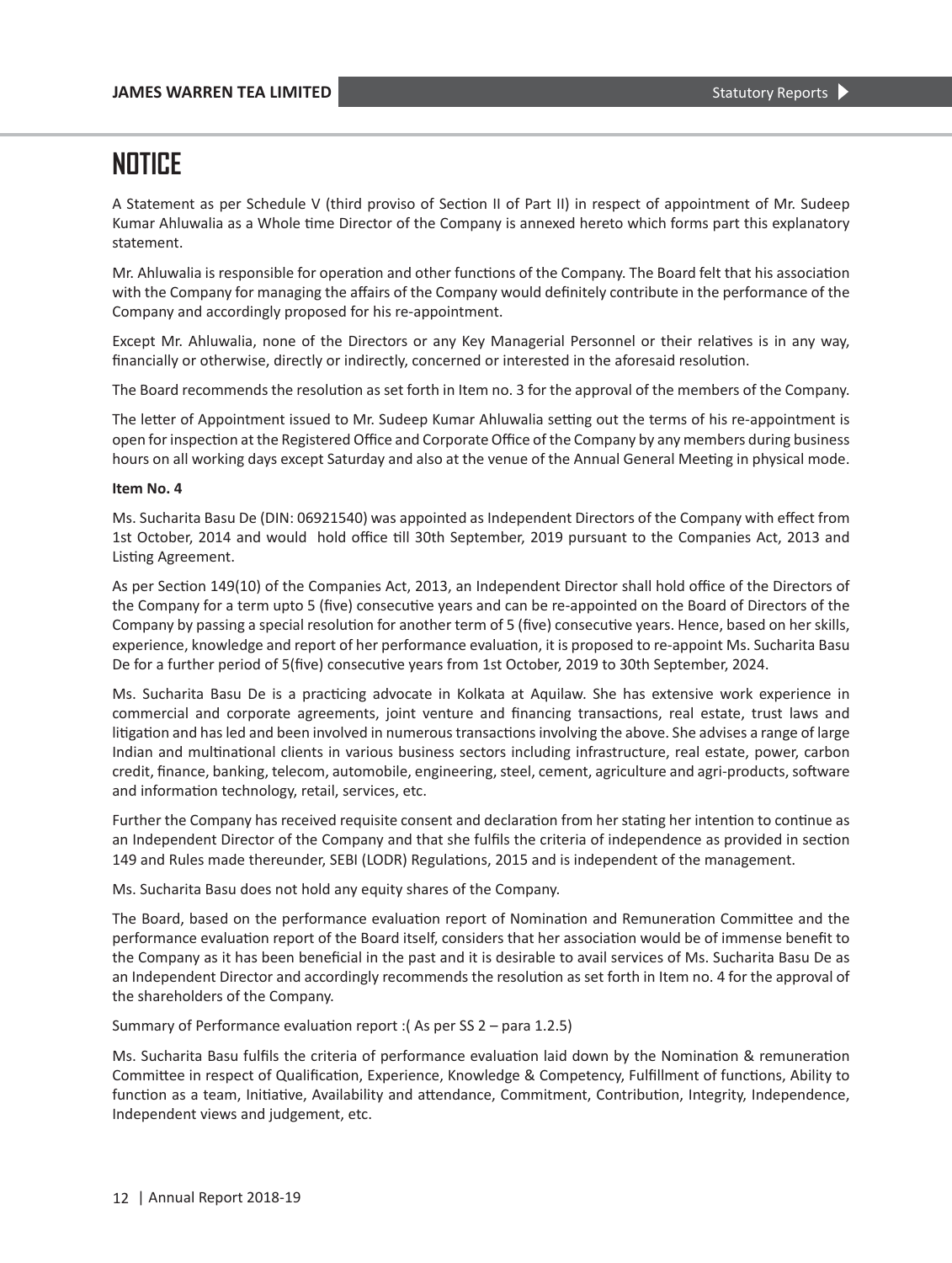The copy of the letter of appointment setting out the terms and conditions of her re-appointment would be available for inspection at the Registered Office and Corporate Office of the Company by any members during business hours on all working days except Saturday and at the venue of the Annual General Meeting in physical mode and also posted on the Company's website.

Except Ms. Sucharita Basu De, none of the Directors or any Key Managerial Personnel or their relatives is in any way, financially or otherwise, directly or indirectly, concerned or interested in the aforesaid respective resolutions.

### **Item No. 5**

Mr. Raghav Lall (DIN: 05121368) is Post Graduate from Faculty of management Studies, Delhi University and also holds Bachelor Degree in Arts. Mr. Lall has great work experience in Finance and Business Management and wide experience of Tea Industry. He has been there in the Tea Industry since 1986 and has exposure of more than 36 years in this.

Further the Company has received requisite consent and declaration from him stating his intention to act as an Independent Director of the Company and that he fulfils the criteria of independence as provided in section 149 and Rules made thereunder, SEBI (LODR) Regulations, 2015 and is independent of the management.

Mr. Raghav Lall does not hold any equity shares of the Company.

The Board, based on recommendation of Nomination and Remuneration Committee and the extensive working experience of Mr. Lall, considers that his association would be of immense benefit to the Company and it is desirable to avail services of Mr. Raghav Lall as an Independent Director and accordingly recommends the resolution as set forth in Item no. 5 for the approval of the shareholders of the Company.

### **Item No.6**

The Board, on the recommendation of the Audit Committee, has approved the appointment of M/s. Debobrata Banerjee & Associates, the Cost Auditors, to conduct the audit of the cost records of the Company for the financial year ending March 31, 2020 at remuneration of  $\bar{\tau}$  84,000/- per annum as their Audit fees plus taxes, if any and re-imbursement of out of pocket expenses.

In accordance with the provisions of Section 148 of the Companies Act, 2013, read with the Companies (Audit and Auditors) Rules, 2014, the remuneration payable to the Cost Auditors needs to be ratified by the shareholders of the Company in the General Meeting. Accordingly, consent of the Members is sought for passing the Resolution as set out in Item No. 6 of the Notice for ratification of the remuneration payable to the Cost Auditors for the financial year ending March 31, 2020.

None of the Directors of the Company or any Key Managerial Personnel or their relatives are in any way, financially or otherwise, directly or indirectly, concerned or interested in the said resolution.

By Order of the Board of Directors For **JAMES WARREN TEA LIMITED** Sd/- Place: Kolkata **Gyanendra Singh** Date : May 11, 2019 *Company Secretary*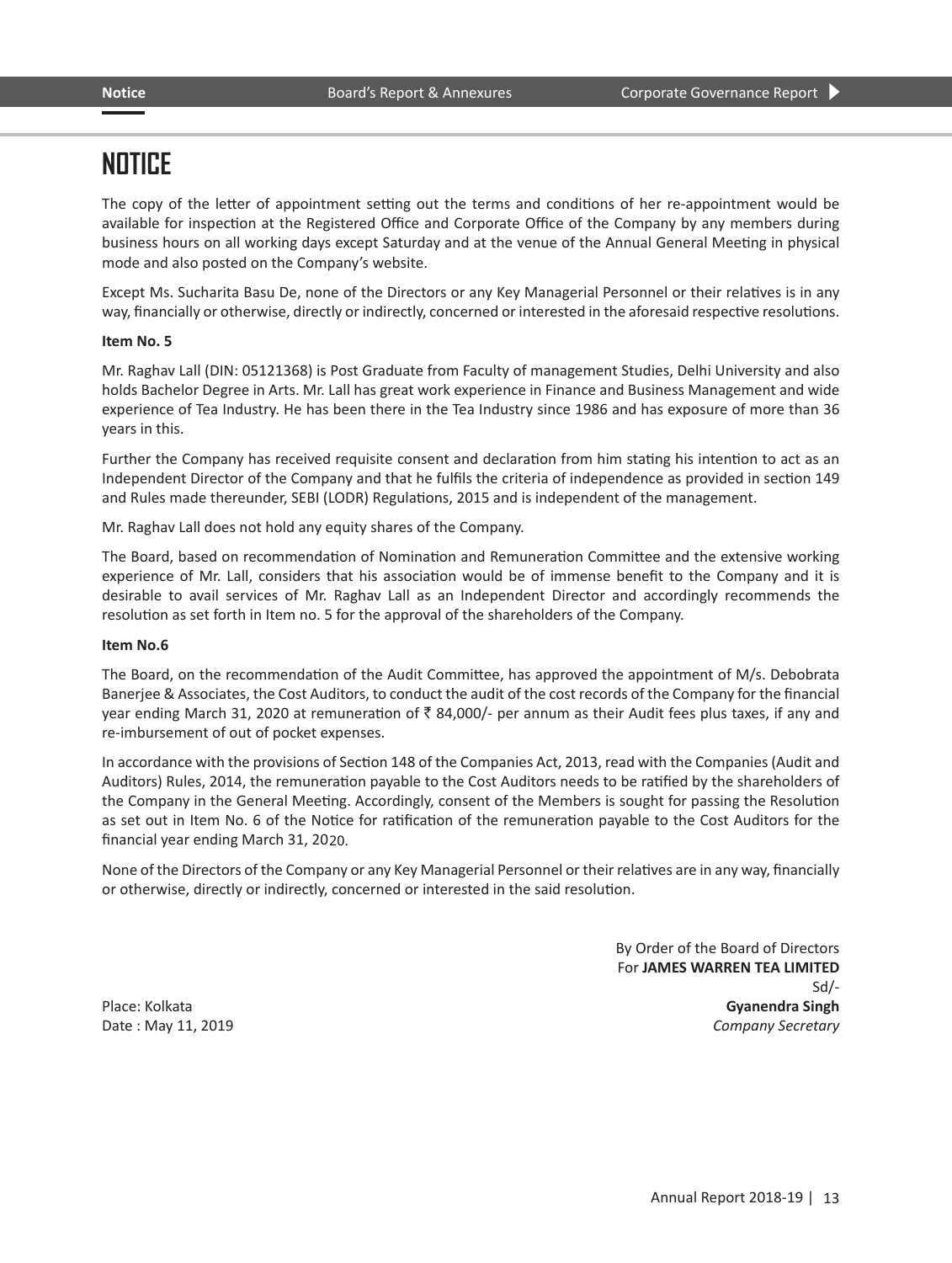## **ANNEXURE TO NOTICE OF AGM**

## **A. Details of the Directors seeking appointment/ re-appointment in forthcoming Annual General Meeting**

**[In pursuance to Regulation 36(3) of SEBI (Listing Obligations and Disclosure Requirements) Regulations, 2015 and Secretarial Standard 2 issued by the Institute of Company Secretaries of India ]**

| SI.<br>No. | <b>Name of the Director</b>                                 | Mr. Anil Kumar Ruia                                                                                                                                                                                                                                                                                                                                                                                                                                                                                                               | Mrs. Sucharita<br>Basu De                                                                                                                                                                                                                                                                                                                                                                                                                                                                                                                                                                                                                                                                                        | Mr. Sudeep<br>Kumar<br>Ahluwalia                                                                                                                                                                                                                                                                                           | Mr. Raghav Lall                                                                                                                                                                                                                                                                                                                                                                                    |
|------------|-------------------------------------------------------------|-----------------------------------------------------------------------------------------------------------------------------------------------------------------------------------------------------------------------------------------------------------------------------------------------------------------------------------------------------------------------------------------------------------------------------------------------------------------------------------------------------------------------------------|------------------------------------------------------------------------------------------------------------------------------------------------------------------------------------------------------------------------------------------------------------------------------------------------------------------------------------------------------------------------------------------------------------------------------------------------------------------------------------------------------------------------------------------------------------------------------------------------------------------------------------------------------------------------------------------------------------------|----------------------------------------------------------------------------------------------------------------------------------------------------------------------------------------------------------------------------------------------------------------------------------------------------------------------------|----------------------------------------------------------------------------------------------------------------------------------------------------------------------------------------------------------------------------------------------------------------------------------------------------------------------------------------------------------------------------------------------------|
| 1.         | <b>DIN</b>                                                  | 00236660                                                                                                                                                                                                                                                                                                                                                                                                                                                                                                                          | 06921540                                                                                                                                                                                                                                                                                                                                                                                                                                                                                                                                                                                                                                                                                                         | 07797775                                                                                                                                                                                                                                                                                                                   | 05121368                                                                                                                                                                                                                                                                                                                                                                                           |
| 2.         | Date of Birth and Age                                       | 17.12.1955<br>63 years                                                                                                                                                                                                                                                                                                                                                                                                                                                                                                            | 28.10.1975,<br>43 years                                                                                                                                                                                                                                                                                                                                                                                                                                                                                                                                                                                                                                                                                          | 07.11.1964,<br>54 years                                                                                                                                                                                                                                                                                                    | 31.10.1954<br>64 years                                                                                                                                                                                                                                                                                                                                                                             |
| 3.         | Nationality                                                 | <b>British</b>                                                                                                                                                                                                                                                                                                                                                                                                                                                                                                                    | Indian                                                                                                                                                                                                                                                                                                                                                                                                                                                                                                                                                                                                                                                                                                           | Indian                                                                                                                                                                                                                                                                                                                     | Indian                                                                                                                                                                                                                                                                                                                                                                                             |
| 4.         | Date of appointment<br>on Board                             | 24.09.2012                                                                                                                                                                                                                                                                                                                                                                                                                                                                                                                        | 01.10.2014                                                                                                                                                                                                                                                                                                                                                                                                                                                                                                                                                                                                                                                                                                       | 21.04.2017                                                                                                                                                                                                                                                                                                                 | 11.05.2019                                                                                                                                                                                                                                                                                                                                                                                         |
| 5.         | Terms & Condition<br>of appointment/re-<br>appointment      | As provided in the<br>notice                                                                                                                                                                                                                                                                                                                                                                                                                                                                                                      | As provided in the<br>notice                                                                                                                                                                                                                                                                                                                                                                                                                                                                                                                                                                                                                                                                                     | As provided in the<br>notice                                                                                                                                                                                                                                                                                               | As provided in the<br>notice                                                                                                                                                                                                                                                                                                                                                                       |
| 6.         | Remuneration<br>proposed                                    | N.A.                                                                                                                                                                                                                                                                                                                                                                                                                                                                                                                              | N.A.                                                                                                                                                                                                                                                                                                                                                                                                                                                                                                                                                                                                                                                                                                             | As provided in the<br>notice                                                                                                                                                                                                                                                                                               | N.A.                                                                                                                                                                                                                                                                                                                                                                                               |
| 7.         | Remuneration last<br>drawn (₹ In Lakhs)                     | N.A.                                                                                                                                                                                                                                                                                                                                                                                                                                                                                                                              | N.A.                                                                                                                                                                                                                                                                                                                                                                                                                                                                                                                                                                                                                                                                                                             | 19.61                                                                                                                                                                                                                                                                                                                      | N.A.                                                                                                                                                                                                                                                                                                                                                                                               |
| 8.         | No. of shares held in<br>the Company                        | <b>NIL</b>                                                                                                                                                                                                                                                                                                                                                                                                                                                                                                                        | <b>NIL</b>                                                                                                                                                                                                                                                                                                                                                                                                                                                                                                                                                                                                                                                                                                       | <b>NIL</b>                                                                                                                                                                                                                                                                                                                 | <b>NIL</b>                                                                                                                                                                                                                                                                                                                                                                                         |
| 9.         | Qualification &<br>Expertise in specific<br>functional area | He holds law degree<br>from King's College,<br>London and is also a<br>Chartered Accountant<br>and has received an<br>Honarary Doctorate<br>from the University<br>of Manchester. His<br>business activities<br>involve importation,<br>distribution and<br>conversion of textiles<br>products and have his<br>expertise in Specific<br><b>Functional Areas</b><br>of Administration<br>and General<br>Corporate Affairs.<br>He is also involved<br>in philanthropic,<br>social and charitable<br>activities for social<br>cause. | Mrs. Sucharita Basu De<br>is a practicing advocate<br>in Kolkata at Aquilaw.<br>She has extensive work<br>experience in commercial<br>and corporate<br>agreements, joint<br>venture and financing<br>transactions, real estate,<br>trust laws and litigation<br>and has led and been<br>involved in numerous<br>transactions involving<br>the above. She advises a<br>range of large Indian and<br>multinational clients in<br>various business sectors<br>including infrastructure,<br>real estate, power, carbon<br>credit, finance, banking,<br>telecom, automobile,<br>engineering, steel,<br>cement, agriculture<br>and agri-products,<br>software and information<br>technology, retail,<br>services, etc. | He holds a Bachelor<br>degree in Arts from<br>St. Edmunds College,<br>Shillong<br>He has rich<br>experience of 35<br>years in the Tea<br>Industry. He had<br>been entrusted<br>with the charge<br>of our Dhoedaam<br>Tea Estate and also<br>assists our Visiting<br>Agent on operational<br>and administrative<br>matters. | He holds a Post<br><b>Graduate from Faculty</b><br>of management<br>Studies, Delhi<br>University and also<br>holds Bachelor<br>Degree in Arts.<br>Mr. Lall has great<br>work experience in<br><b>Finance and Business</b><br>Management and<br>wide experience of<br>Tea Industry. He has<br>been there in the Tea<br>Industry since 1986<br>and has exposure of<br>more than 36 years<br>in this. |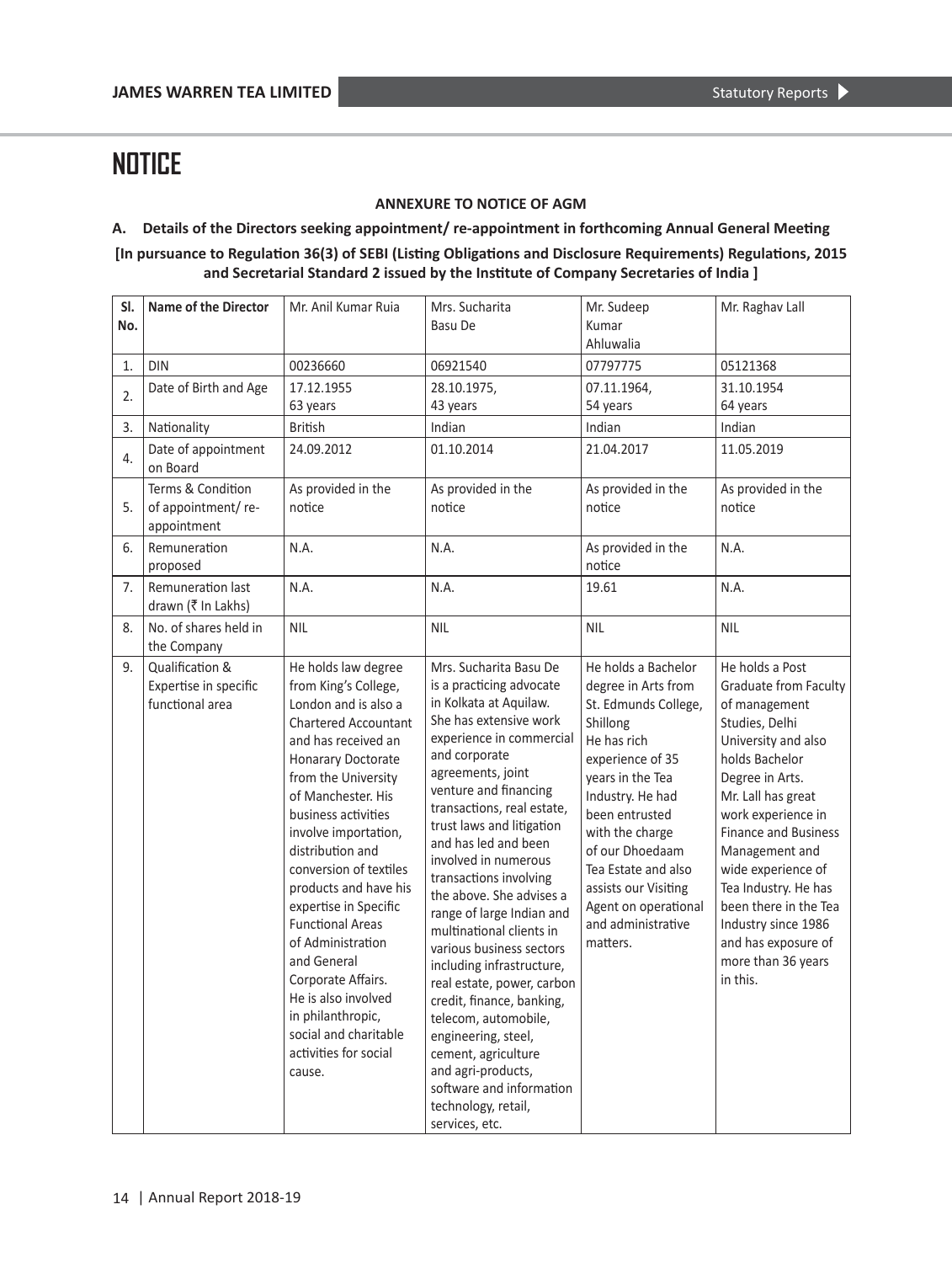| 10. | No. of Board Meetings<br>Attended during the<br>F.Y. 2018-19                                                               | $\overline{2}$                                                                                                                                                                                                                                                                                         | 6                                                                                             | 1          | N.A.                       |
|-----|----------------------------------------------------------------------------------------------------------------------------|--------------------------------------------------------------------------------------------------------------------------------------------------------------------------------------------------------------------------------------------------------------------------------------------------------|-----------------------------------------------------------------------------------------------|------------|----------------------------|
| 11. | List of other listed<br>Companies in which<br>Directorships held as<br>on 31stMarch, 2019                                  | <b>NIL</b>                                                                                                                                                                                                                                                                                             | 1. HIMADRI SPECIALITY<br><b>CHEMICAL LIMITED</b><br>2. HIMADRI CREDIT &<br><b>FINANCE LTD</b> | <b>NIL</b> | 1. DHELAKHAT TEA<br>CO LTD |
| 12. | List of other<br>Companies in which<br>Directorships held as<br>on 31stMarch, 2019                                         | 1. Ashdene<br><b>Investments Limited</b><br>2. Enez Investments<br>Limited<br>3. Isis Enterprises<br>Limited<br>4. Maygrove<br><b>Investments Limited</b><br>5. Woodcutter Limited<br>6. Maru International<br>Limited*<br>7. JW Properties<br>Private Limited<br>8. JWR Properties<br>Private Limited | <b>NIL</b>                                                                                    | <b>NIL</b> | <b>NIL</b>                 |
| 13. | Chairman/Member<br>of the Committee of<br>the Board of other<br>Companies in which<br>he is a Director as on<br>31.03.2019 | <b>NIL</b>                                                                                                                                                                                                                                                                                             | $\overline{2}$                                                                                | <b>NIL</b> | $\overline{2}$             |
| 14. | Disclosure of<br>relationship between<br>Directors, Managers<br>and Key Managerial<br>Personnel inter-se                   | Mr. Akhil Kumar Ruja<br>- Son                                                                                                                                                                                                                                                                          | <b>NIL</b>                                                                                    | <b>NIL</b> | <b>NIL</b>                 |

*\* Erstwhile Maru Limited*

## B. Statement as per Schedule V (third proviso of Section II of Part II) of the Companies Act, 2013 in respect of *remuneration payable by the Company having no profits or inadequate profits*

## **I. General Information:**

- 1) Nature of industry: Manufacturing of Tea.
- 2) Date or expected date of commencement of commercial production: Not Applicable as it is an existing Company since 2009.
- 3) In case of new Companies, expected date of commencement of activities as per project approved by financial institutions appearing in the prospectus: Not Applicable.